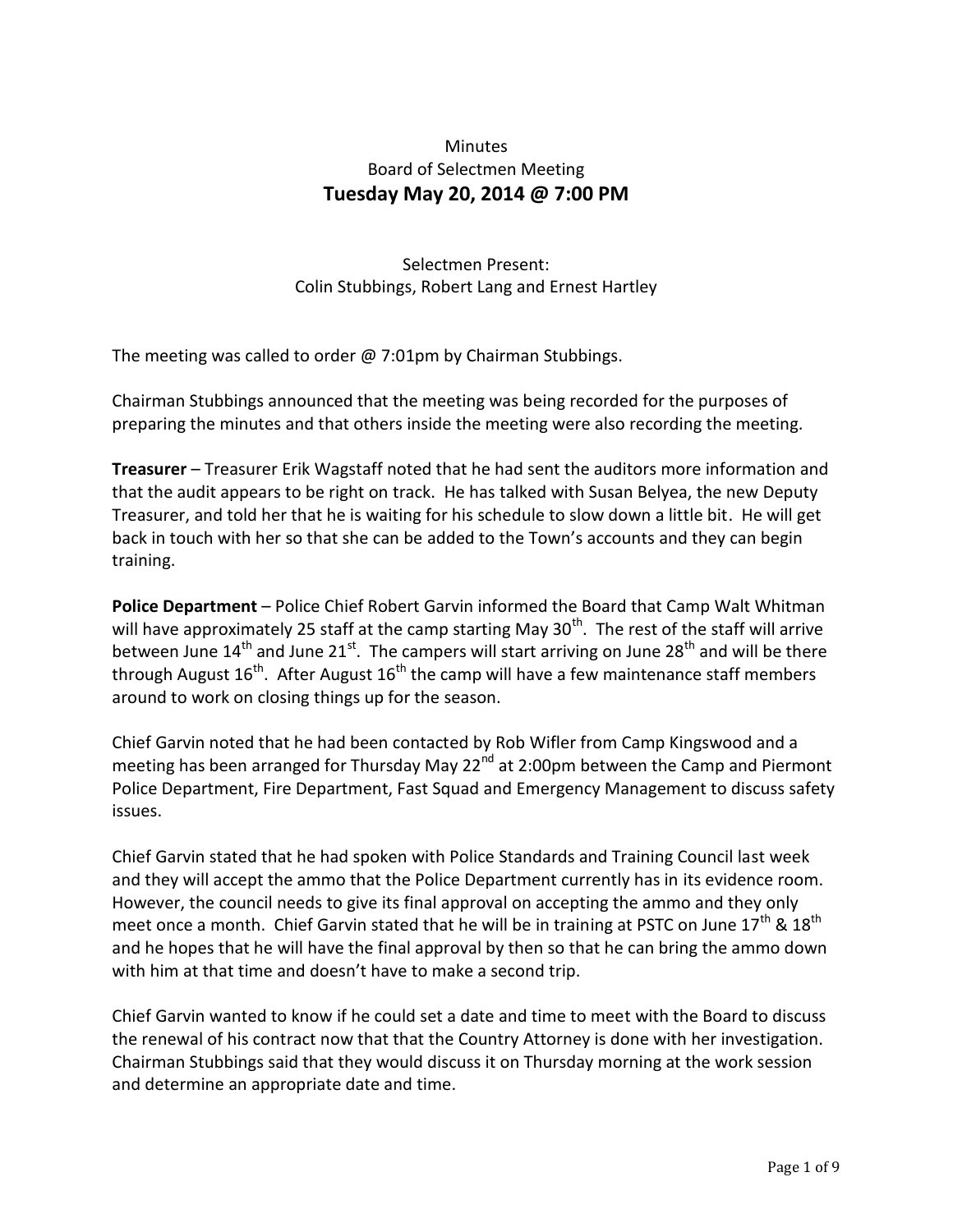Selectman Lang asked Chief Garvin to have Bernie Marvin look at the ammunition and document what is there. Chief Garvin stated that everything has already been documented. Selectman Lang said that he just wanted to have a second person look at it and double check it to make sure that the PD and the Town are covered. It was also noted that once the ammunition is given to PSTC that they will sign off to confirm what they have received. Selectman Lang felt that Mr. Marvin was the most logical choice. Chief Garvin said that was fine.

Selectman Hartley asked Chief Gavin about the garbage that had been left in the bay where the cruiser is kept. Chief Garvin said that he had been doing some work at the PD and needed to use his pickup truck, but at the time he had some personal garbage in it, which he took out and put it in the garage. Selectman Hartley noted that the cat had gotten into it and that Selectman Lang had removed and cleaned up the garbage today. Chief Garvin thanked Selectman Lang.

**Emergency Management** – Bernie Marvin noted that last Tuesday he attended a Health Consortium for the Upper Valley in which the topics under discussion included a number of health issues and the manner in which to respond to pandemics. There was an update on MERS, Middle East Respiratory Syndrome. At this time it is not considered a pandemic, but it is spreading and it could reach pandemic status. Mr. Marvin gave the Board copies of e-mails that he received so that they could review them and possibly put them on the website.

Mr. Marvin informed that Board that all the paperwork has been submitted for reimbursement of the Emergency Operations Center Grant. Mr. Marvin submitted invoices totaling approximately \$12,000 and the Town will be reimbursed 50% of those costs.

**Highway Department** – Road Agent Frank Rodimon noted that the new garage door has been installed at the Town Garage. It works quite well and he is very happy with it.

The Town received approximately 2" of rain on Saturday (05/17/14) morning, but most of the roads in Town held up well. There were a few issues with Piermont Heights Road.

There is a bad tire on the backhoe and Mr. Rodimon said that he could be going to Pete's Tire Barn on Thursday to look at new tires. Mr. Rodimon said that he would be looking at a different tread on the new tire since most of the time the backhoe is run on the roads. Mr. Rodimon and Mark Nickles will also be at an Equipment Demo on Thursday (05/22/14) at Mt. Sunapee.

Selectman Hartley asked Mr. Rodimon if he had been in contact with Janice Sommerer. Mr. Rodimon said that he had spoken with her and the issue has been resolved. Mr. Rodimon said that the water that she was getting in her basement is ground water and therefore, not a direct result of the town road malfunction.

Chairman Stubbings noted that he had tried to contact Nancy Mayville a few times, but she had been out of the office. She is now back in the office and will get the letter concerning the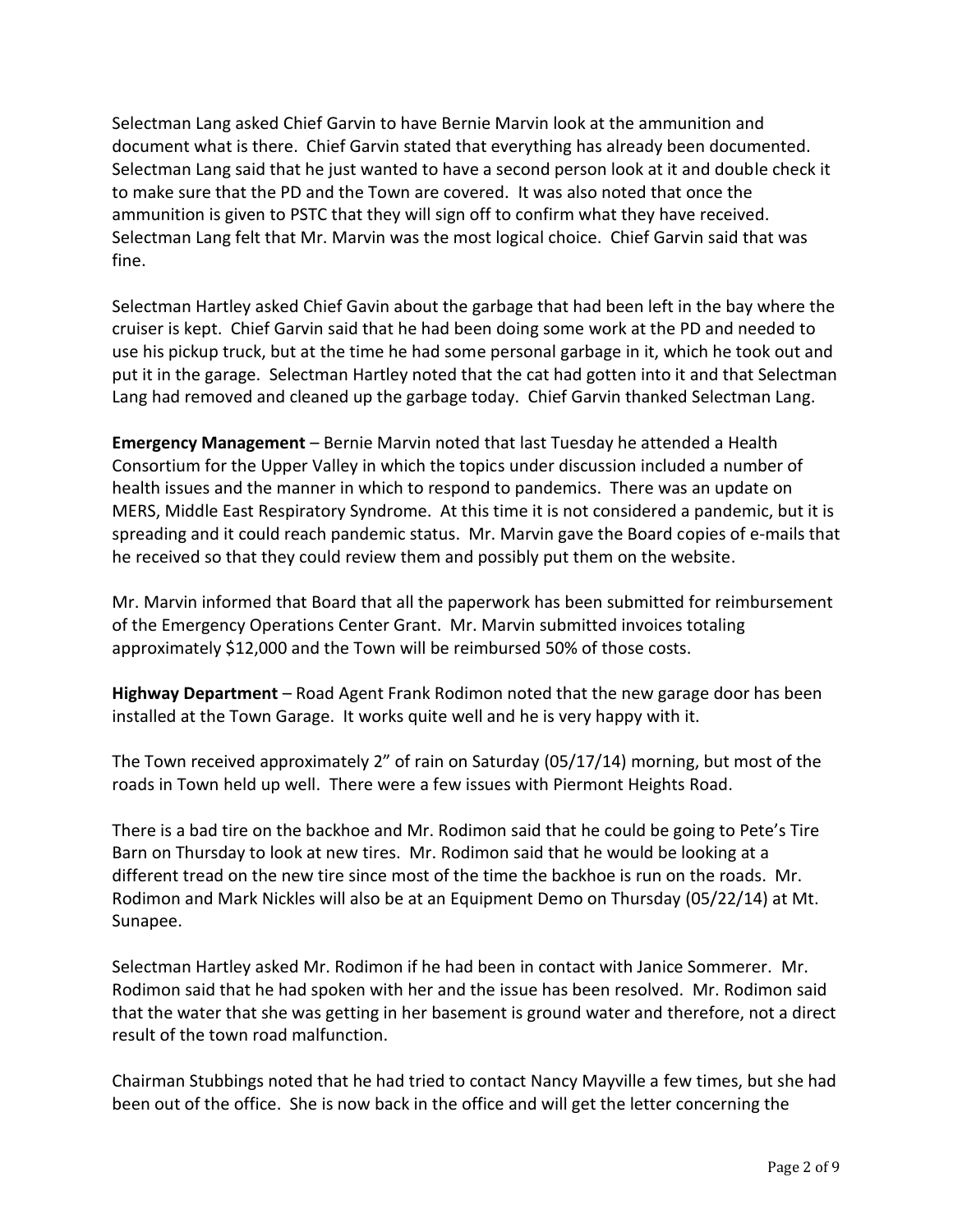Indian Pond Bridge out either today or tomorrow. Mr. Rodimon wanted to know if the letter was an approval letter, but Chairman Stubbings was not sure. The e-mail that he received only stated that she would be getting out a letter. Chairman Stubbings has left her a message to call him back to discuss.

Mr. Rodimon noted that the Town will be getting some ledge products from Brad Simpson. Mr. Rodimon met with Mr. Simpson and they agreed upon a price for this material. Mr. Rodimon gave the Board a signed contact with Mr. Simpson for the agreed upon price.

**Town Grounds** – Mr. Metcalf stated that they have been mowing the Town grounds and getting everything ready for Memorial Day. There is still a mound of dirt behind the Fire Department and he wanted to know if it would be moved. Mr. Rodimon said that it would be moved and they are still working on a plan for the drainage.

**Recreation** – Mr. Metcalf noted that they had decided not to put down the clay on the ball field because of the time constraints and the weather.

**Town Pool** – Mr. Metcalf said that they went down and took a look at the pool area, and they are getting ready to clean it up. Mr. Metcalf stated that when they were done, they would contact Mr. Rodimon to hook up the pipe. They will be looking at getting the clean-up done by the 2<sup>nd</sup> Monday in June. Selectman Hartley noted that the Board needed to know when the pool was ready to be opened so that we could order a port-a-potty.

**Sewer** – Mr. Metcalf stated that they had changed the sewer beds over. They have now split the beds into 4 and are running one at a time. He plans on keeping a close eye on them to make sure that everything still runs smoothly.

**Cemeteries** – Mr. Metcalf said that they have been mowing in the cemeteries and there have been a few burials. The trees that were recently planted in the cemeteries appear to still be doing well. The Piermont Veterans Memorial Garden looks good and the Trustees are very happy with the work done by the volunteers. Flags have been put out at 3 of the cemeteries and they will do another one tomorrow, and last ones will be done with the kids at Piermont Village School.

Selectman Lang asked about the status of the letter regarding the sewer plant DES operator regulations. Mr. Metcalf stated that he will come into the office on May 27<sup>th</sup> and sit with Ms. Collins to have her type up the letter.

**Fire Department** – Fire Chief Bruce Henry reported that there had been no calls for service. There was a water leak at one of the homes on Highview Meadow. Chief Henry stated that the individuals didn't know how to shut their water off and Chief Henry showed them how to do it.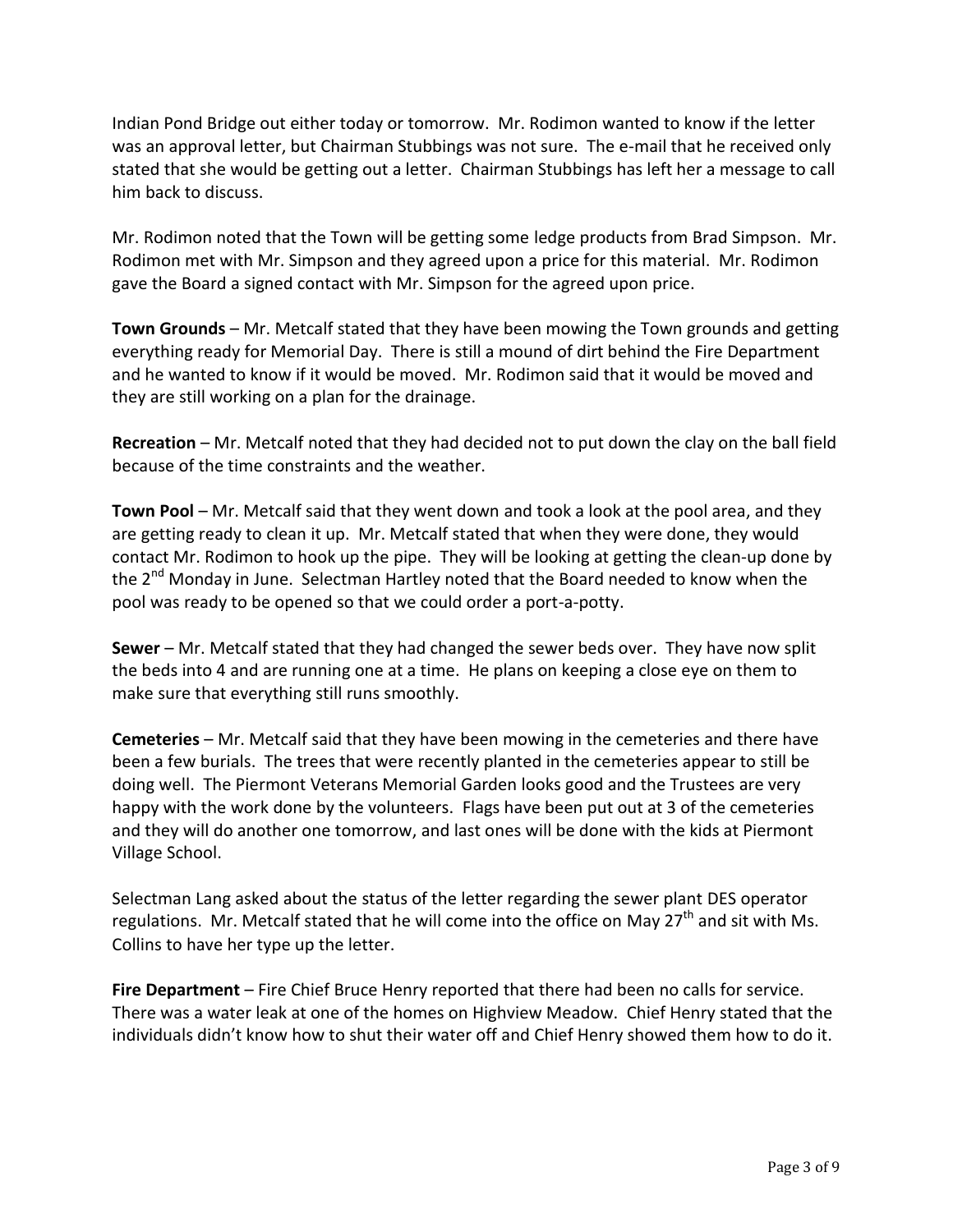On June 9<sup>th</sup>, the department will have training in Bradford regarding Dart Landing Zones. Chief Henry noted that he had done a house inspection on Bedford Road. He also stated that the Forestry gear had come in.

Chief Henry stated that they didn't get around to doing any grass burns. He said that he was unable to get enough firefighters together at any given time to perform the burns and at this point the grass is too green to burn.

The firefighters attended the Twin State Fire School recently and it was noted that it appeared that they had the most participants they have ever had. There were approximately 177 firefighters in attendance during Saturday's classes and close to the same amount showed up on Sunday.

Last night, May  $19<sup>th</sup>$ , the Fire Department had a drill on Indian Pond and they had 10 members in attendance.

Chief Henry asked the Board where things stood on the by-laws. Chairman Stubbings said that they still have not heard anything back from the Town Attorney, but he will follow up with her.

Chief Henry also wanted to know the status on the Mazzilli Fire pond. The Board stated that Byron Kidder was going to try and meet with them on Thursday morning.

There is a new individual interested in joining the department and a back ground check has been submitted. If everything comes back okay then this person can be officially voted in as a member of the department.

The painting has been started on the ceiling and it is looking really good.

Chief Henry asked the Board about insulating the Fire Department. Selectman Hartley said that they are still planning on doing it this year.

Selectman Hartley asked Chief Henry about the grass burn that Walter Gladstone wanted done on his property. Chief Henry said that Mr. Gladstone had contacted him and he informed Mr. Gladstone that if they could get enough help then they would do the burn, but they were never able to get enough help so they couldn't do it.

Chief Henry noted that they still have smoke detectors that they are handing out and there is a list over at the Town Clerk's office if anyone wants to sign up to received a free smoke detector.

It was also noted that a new roster sheet will be given to the Board shortly. Selectman Lang said that the Fire Department did a good job with the brush burning that was done at the Transfer Station/Recycling Center.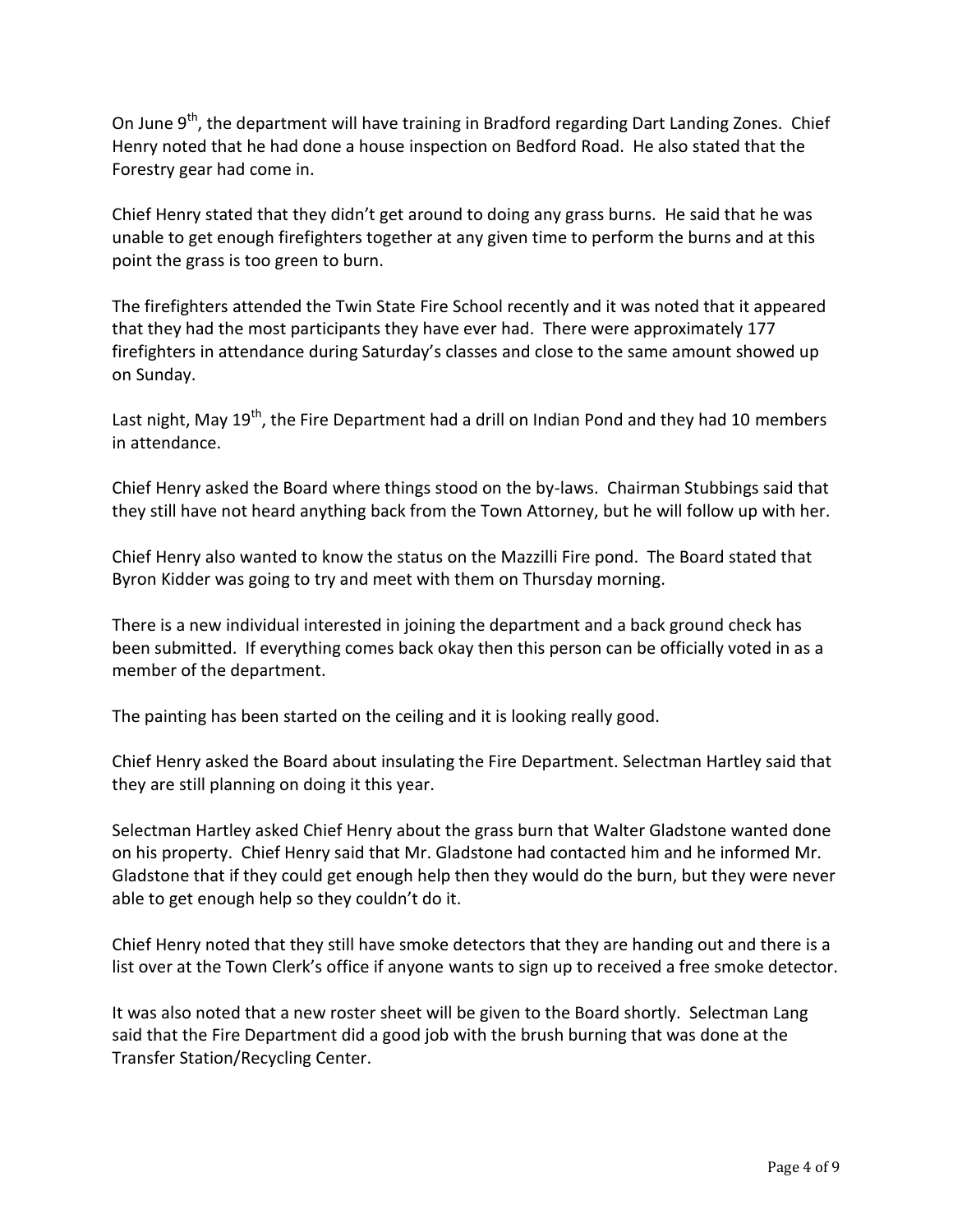**Supervisors of the Checklist** – Supervisors of the Checklist Chairman, Sam Rounds, said that they all work well together and she is very pleased. It was noted at the previous meeting it had been mentioned that Ms. Rounds was resigning, but Chairman Stubbings stated that she was not resigning and Ms. Rounds confirmed that she had no plans to resign.

Selectman Lang asked if there had been any resolution to the key issue with the supervisors. Chairman Stubbings said that it had not been resolved. Selectman Lang said that he does not see any need to change what the Board is currently doing regarding the issuance of the keys. He feels that if another individual needs the key to the office then they can borrow Ms. Rounds' key. Ms. Rounds noted that the laptop is unable to print to the Sharp copier/printer. Erik Wagstaff said that can be fixed.

The Board further discussed their concerns with issuing too many keys for the Town Offices and noted that it is also a safety issue that will be discussed later on.

**Executive Assistant** – Ms. Collins said that she has been working on getting the information needed for the audit as well as the reconciliations. She wanted to have the reconciliation done and available at tonight's meeting, but she ran out of time. She stated that she would have them completed and to the Board by tomorrow, which is the deadline that Chairman Stubbings had set.

Ms. Collins noted that the auditors had been in town and gathered lots of information/documents and they have requested additional information be sent to them. Ms. Collins hopes to have all the information to them by the end of this week, but if not then it should be to them by the middle of next week.

Ms. Collins noted that the Board had received a letter in the mail today from the Plymouth Water & Sewer District. The letter included the renewal contact for the intermunicipal septage agreements between the PWSD and the Town of Piermont. The letter also stated that the annual fee would be increased to \$150, but there is a 5-year agreement that the Town can sign and the annual fee will only be \$100. The Board will review the document and sign at the next meeting.

Ms. Collins stated that she had received an Intent to Excavate from Stacey Thomson, but she further stated that she was not aware that his pit had actually been approved yet. Chairman Stubbings said that the Planning Board had approved it subject to Mr. Thomson submitting a reclaimation plan and a bond. The Selectboard can not sign the Intent to Excavate until the Planning Board has received the bond information along with the reclaimation plan. Ms. Collins wanted to know if the Board wanted her to hold onto the Intent to Excavate especially considering there is a \$100 check attached to it. Chairman Stubbings said to e-mail him about the Intent and he would follow up with the Planning Board at their meeting tomorrow night. As far as he knew the Planning Board still had not received the documentation that they had requested.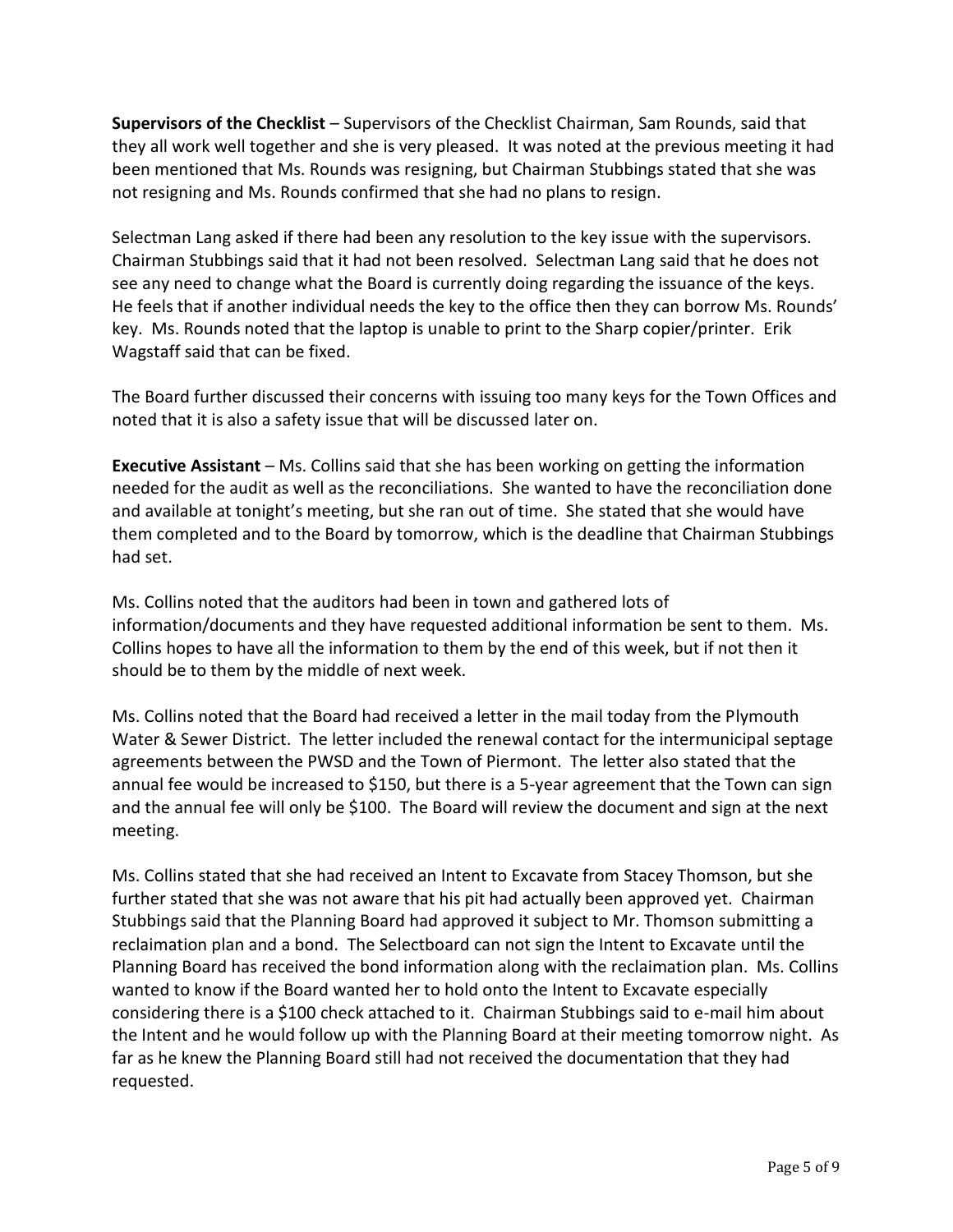Ms. Collins said that the Town Clerk had given her a list of the dogs that were still unlicensed in Town and informed the Board that new notices will be sent out to these individuals to remind them that they are late in registering their dog(s).

Ms. Collins said that Wayne Godfrey had sent the Board his reports for the Transfer Station via e-mail. She noted that Mr. Godfrey stated that the Haz-Mat day went well and that they are now accepting used oil again. It was noted that you can not leave oil anymore out front. It has to be dumped into the new tank by an attendant. Mr. Godfrey is still working on his financial figures.

**Manifests** – The manifests were reviewed and signed by the Board.

## **Old Business**

**Bagley Abatement Appeal** – The Bagley case will be heard on July 25<sup>th</sup> at the Superior Court in Haverhill, NH.

**Camp Walt Whitman Mediation** – Nothing has been finalized regarding a new date for the mediation, but it appears that this will happen sometime in June.

**2013 Audit** – Chairman Stubbings noted that the auditors had been in Town last Wednesday. He also noted that they had some observations and he went through the management letter with them. The auditors indicated to Chairman Stubbings that someone should be countersigning any invoices submitted by Mr. Rodimon that were for his requesting payment to his personal business, Rodimon Excavation. The auditors also want one of the Board members to counter sign all the mangers timesheets. Chairman Stubbings has requested that Ms. Collins make sure that this becomes part of the payroll process.

Chairman Stubbings said that he went through the management letter with them and outlined what changes the Board has made to comply with the auditors recommendations. The management letter has been much the same since at least 2009. The majority of the changes have been made in 2014. Chairman Stubbings reminded Ms. Collins that the financial reports were due to the Board tomorrow.

The auditors told Chairman Stubbings that they had received sufficient information to start working and were pleased with what they had been receiving.

**Legal Letters** – The Board signed two letters addressed to our attorneys that are required as part of the audit process. The wording of the letters is standard wording and asks our attorneys to inform the Board out any outstanding legal cases and the anticipated monetary affect.

**Orford Indian Pond Beach** – Chairman Stubbings was originally scheduled to attend the last Orford Selectmen's meeting, but he had a scheduling conflict and had to reschedule. He plans on attending their next meeting on May 28<sup>th</sup>. Chairman Stubbings had drafted a letter to the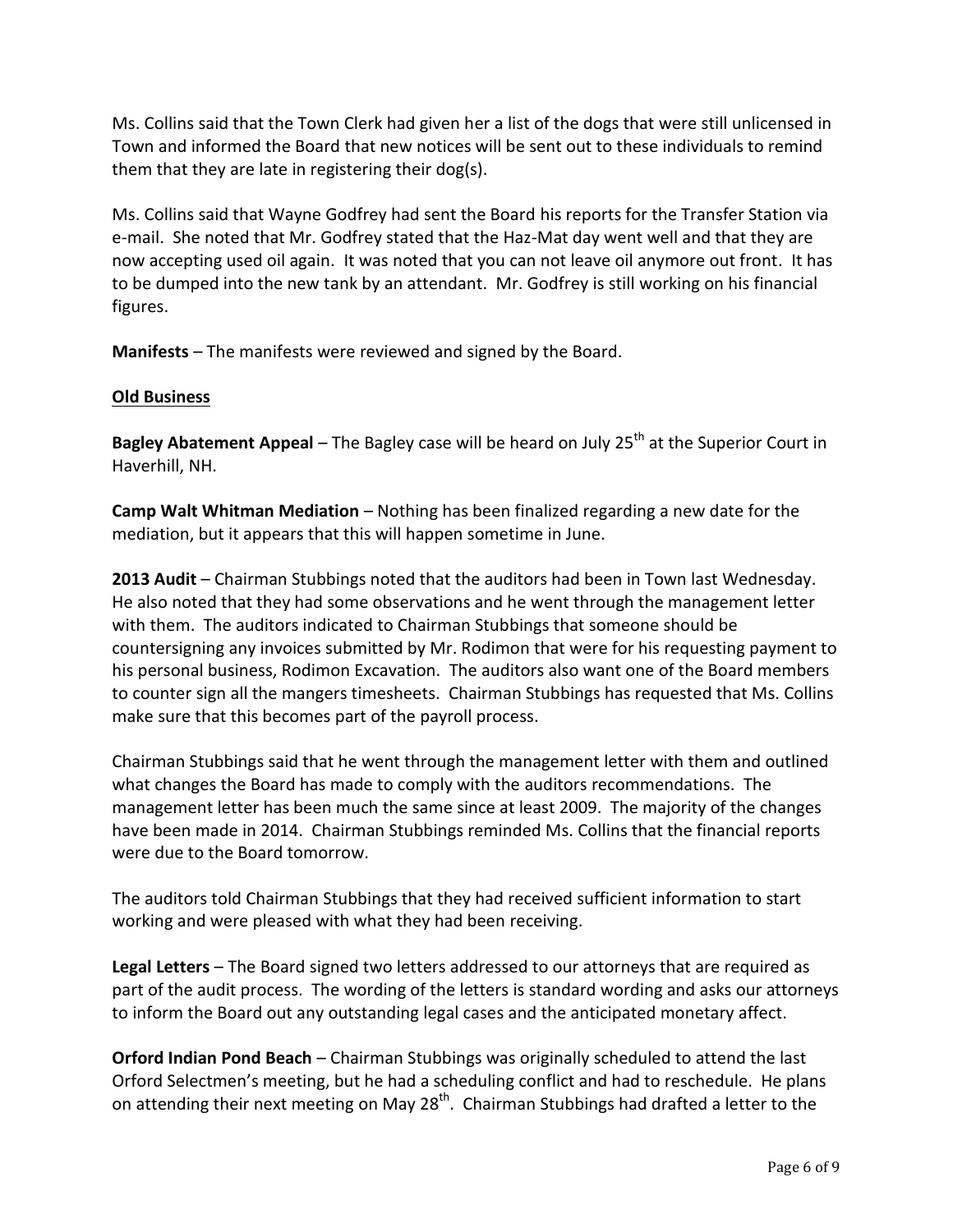Orford Selectboard outlining the concerns that the Piermont Board of Selectman had regarding the Orford Beach Monitor. Chairman Stubbings read the letter to the public and the Board signed the letter.

**Town Clerk Meeting Update** – The Board met with the Town Clerk and the Deputy Town Clerk last week in a non-public session. The minutes for the meeting were sealed, but the Board is considering unsealing them.

The Board discussed the current hours of the Town Clerk and it was agreed that a survey would be sent out to the residents to see if they felt that the current hours were acceptable. After further discussion by the Board at the work session the next day, they decided that the survey would include all departments.

It was noted that Deputy Town Clerk, Nancy Cole, had tendered her resignation to the Town Clerk a while ago. The Board wished her well. It was noted that Ms. Cole was leaving because she wanted more personal time.

**Liz Kingsbury** – Liz Kingsbury informed the Board that she is the coach for the girl's softball team and her husband is the coach for the boy's baseball team. They had to purchase several items for the teams and wanted to know if they could be reimbursed for those items. The Board said that they would reimburse them. Ms. Kingsbury gave the receipts for the items purchased to Ms. Collins.

**Tax Warrant** – The  $1^{st}$  issue tax warrant is for \$1,086,480.00. The Board signed the tax warrant.

**Office Security** – Recently an employee was followed closely into the office by a resident when they made a quick stop into the office to drop something office. There was no ill intent on the resident's part, but the incident did raise some concerns. It was mentioned that employees have panic buttons that they can use in case of an emergency, but in this instance there would not have been time to push the button nor was it the employee's intent to stay in the office so they would not have even thought to take the panic button out.

Tasco Security has recently provided the Town with quotes for security systems at the Fire Department and the Town Garage. Tasco was unable to do the Town Office when they were in Town because the office was not open.

The Board will be looking at possible changes to the security at the Town offices. They are looking for suggestions if anyone has any.

Selectman Hartley stated that he stressed that employees wear their call buttons when they are in the office. Ms. Rounds asked about the panic buttons and said that she was not aware of where they were located in the office. Ms. Collins will show Ms. Rounds when she comes into the office on Thursday.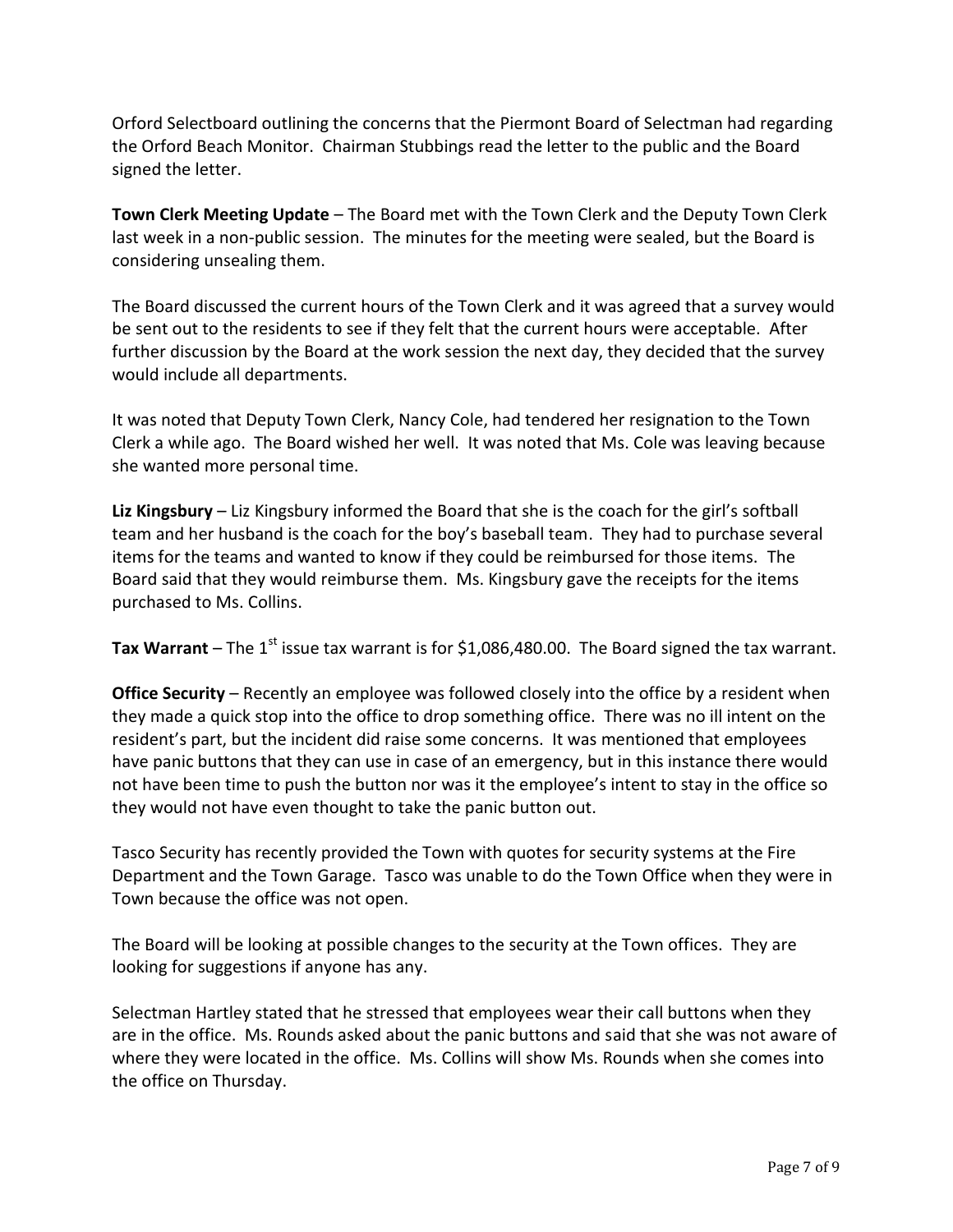Chief Garvin stated that it didn't matter who the Town went with for security, but felt that only one company should be used for security. He also stated that all the locks on the doors can be switched over to keypads, which will provide better security.

This issue is currently under discussion.

**Intern, Brendan Jones** – Brendan Jones stopped into the office to find out when the Board would like to have him start. The Board asked Ms. Collins to prepare and send to them a list of items that she has planned for him and they will discuss a start date at Thursday's work session. Chairman Lang moved to increase Mr. Jones's rate of pay to \$11/hr. Selectman Hartley seconded the motion. The Board voted all in favor of the pay increase.

**Memorial Day** – Bernie Marvin gave the Board a schedule of events for Memorial Day as well as the parade permit. At this point, the Memorial Garden is 90% done. The Board noted that the Humvee was not in the parade. Chief Garvin said that he had no law enforcement official to drive the vehicle.

**Intent to Excavate** – The Board signed an Intent to Excavate for Jared Shipman. Mr. Shipman had received a letter, the Board was copied on this letter, that informed him that his Report of Excavated Materials had not been received for 2013. Mr. Shipman has since return his Report into the Town and the State showing that he did not excavate any material in 2013.

**Excavation Taxes** – The Board signed an Excavation Tax Warrant for Brad Simpson in the amount of \$13.58.

**Timber Taxes** – The Board signed Timber Tax Warrants for Bruce and Sarah Schwaegler (\$1,166.65) and Fernand and Nancy Fagnant (\$2,271.13).

**Intent to Cut** – Ms. Collins gave the Board an Intent to Cut for Stacey Thomson. The Board wanted to look into this further. They were concerned about what was actually being cut. It was also noted that the Intent did not indicate a start date. The Board asked Ms. Collins to contact Mr. Thomson and ask what his anticipated start date would be as well as what he intended to cut.

**PMFIC** – John Metcalf gave the Board two checks from the PMFIC. The first one was in the amount of \$13,000 for the Piermont Veteran Memorial Garden and the second one was in the amount of \$5,000 and was for the 250<sup>th</sup> Anniversary Committee.

**Minutes** – The minutes from the 05/06/14 meeting were reviewed and changes were made. Chairman Stubbings moved to accept the minutes as amended. Selectman Hartley seconded the motion. The Board voted all in favor of this motion.